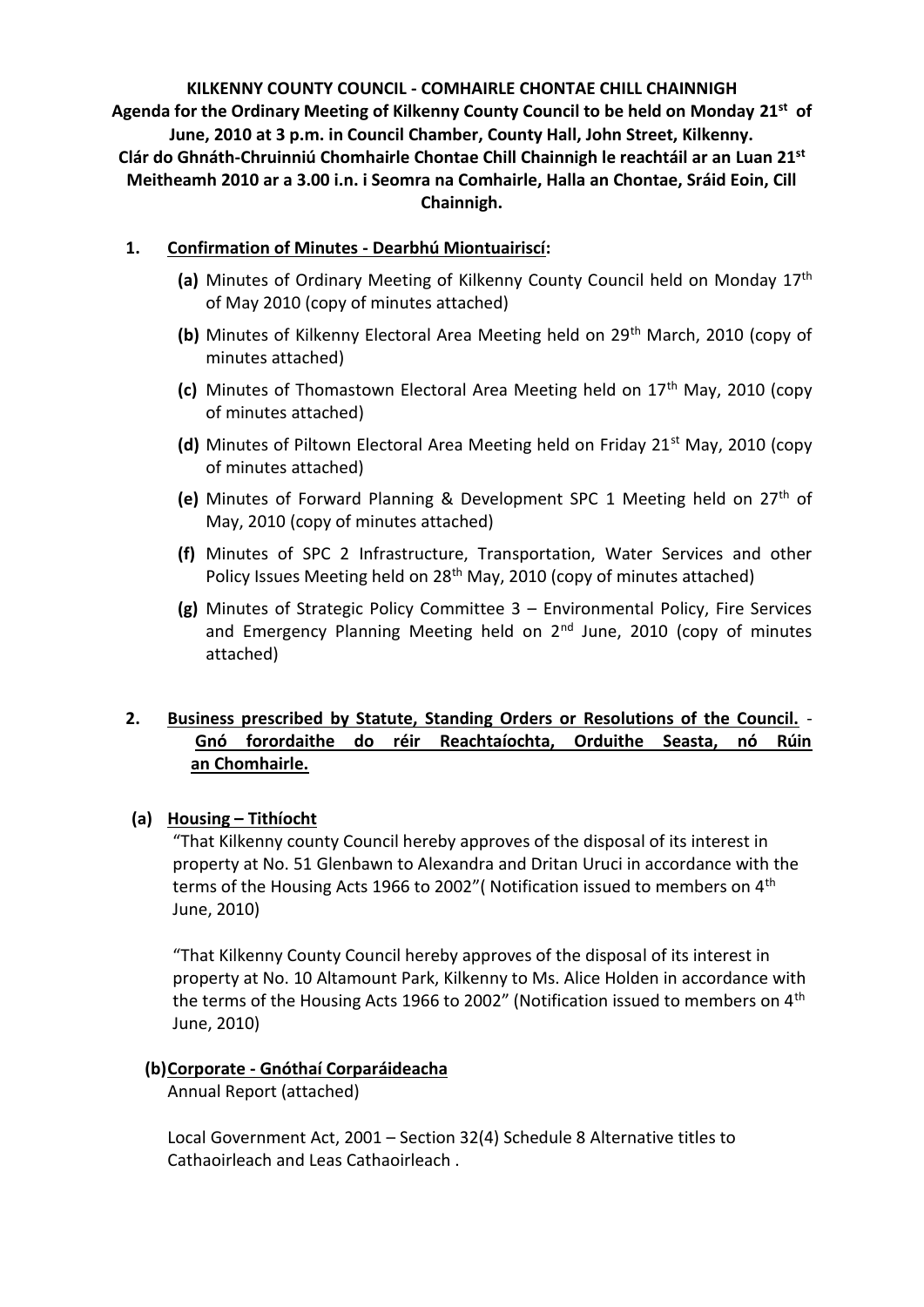# **(c) Finance – Airgeadas**

Nominee to Board of Kilkenny Local Authorities Leisure Complex Ltd (Watershed) Draft Kilkenny Economic Development Policy (report to follow)

# **(d) Water Services - Seirbhísí Slántaíochta**

Report under Section 179 of the Planning & Development Act, 2000- Gowran, Goresbridge, Paulstown Water Supply Scheme, Access Road and Advanced Treatment System (report attached)

# **(e)Roads - Bóithre**

Matters additional and supplementary to the 2010 Roadworks Scheme (report attached)

# **(f) Community & Enterprise - Pobal agus Fiontar**

Draft Bye Laws for Prohibiting the Consumption of Intoxicating Liquor (report attached)

# **3. Urgent Correspondence - Comhfhreagras Práinneach**

# **4. Business adjourned from a previous Meeting - Gnó ar athló ó chruinniú roimhe seo:**

**5. Fix Dates and Times of Meetings - Dátaí agus Amanta do chruinnithe a shocrú: (a)** Schedule of meetings from June - August 2010 (attached)

# **6. Consideration of Reports and Recommendations of Committees of the Council - Plé ar Thuairiscí agus Moltaí ó Choistí an Comhairle:**

- **(a)** Report on Kilkenny Electoral Area Meeting held on 29th March, 2010 (copy of report attached)
- **(b)** Report on Thomastown Electoral Area Meeting held on 17<sup>th</sup> May, 2010 (copy of report attached)
- **(c)** Report on Piltown Electoral Area Meeting held on Friday 21st of May, 2010 (copy of report attached)
- **(d)** Report on Forward Planning & Development Strategic Policy Committee 1 Meeting held on  $27<sup>th</sup>$  of May, 2010 (copy of report attached)
- **(e)** Report SPC 2 Infrastructure, Transportation, Water Services and other Policy Issues Meeting held on 28th May, 2010 (copy of report attached)
- **(f)** Report of Strategic Policy Committee 3 Environmental Policy, Fire Services and Emergency Planning Meeting held on 2nd June, 2010 (copy of report attached)

# **7. Other Business set forth in the Notice convening the Meeting - Gnó Eile romhainn i bhFógra reachtála an Chruinnithe**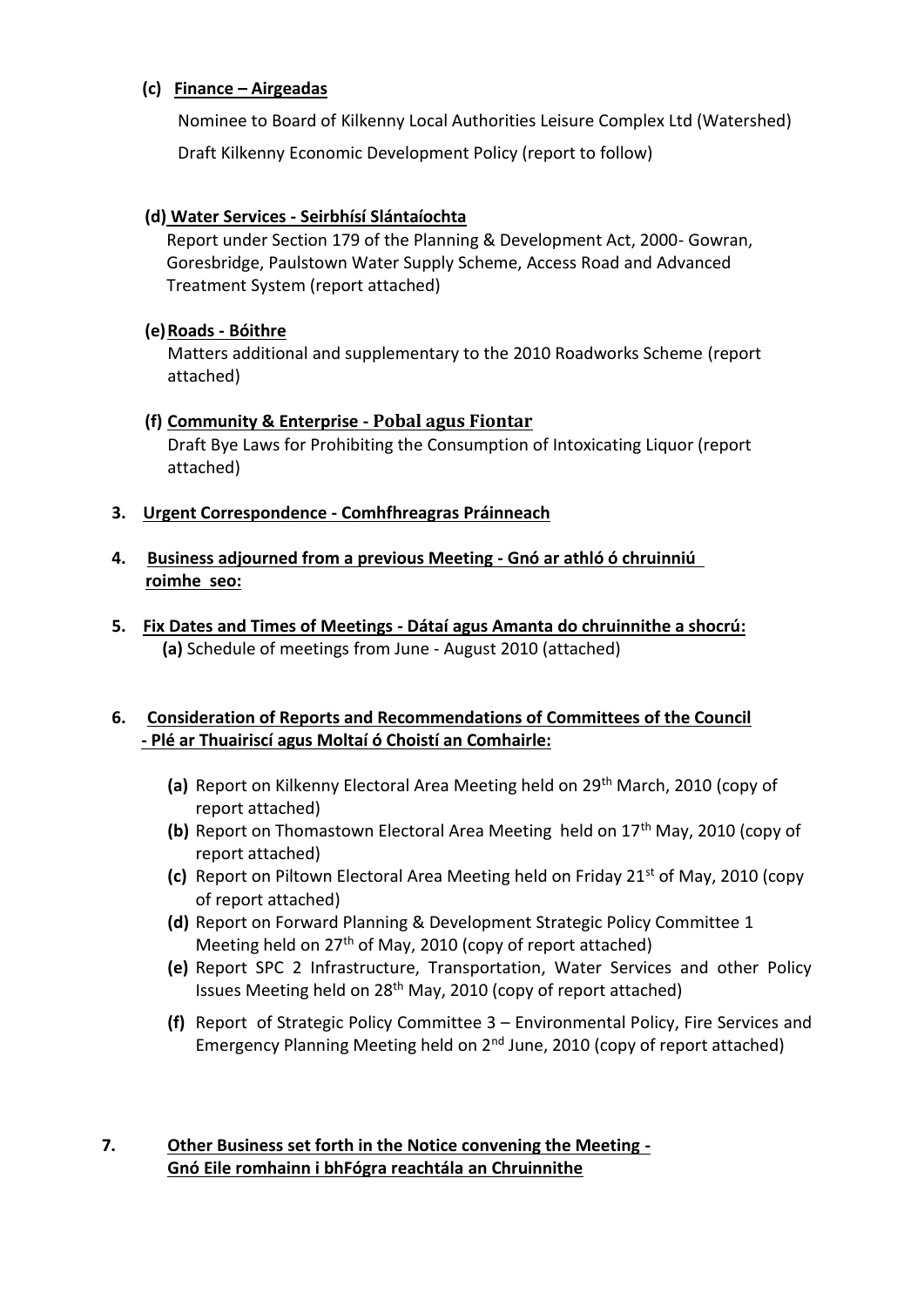## **8. Education & Training**

Conferences – Request for approval to attend as per circulated list. Summary of Proceedings at Conferences have been received from

| <b>Councillor</b>      | <b>Date of Conference</b> | <b>Title of Conference</b>                                 |
|------------------------|---------------------------|------------------------------------------------------------|
| <b>Fidelis Doherty</b> | 29 <sup>th</sup> May 2010 | for<br>Defamation<br>Seminar<br>Councillors                |
| Mary Hilda Cavanagh    | 23rd April                | "Transforming Ireland"                                     |
| Pat Dunphy             | $11th$ May                | <b>District</b><br><b>Business</b><br>Investment<br>Scheme |

# **9. Matters Arising from Minutes - Gnótha ag éirí as Miontuairiscí**

## **10. Any Other Business - Aon Ghnó Eile**

### **11. Notices of Motion - Fógraí Rúin:**

### **1(10) Cllr. Catherine Connery – Deferred from February**

"That additional funds be made available by the Department of Transport to Kilkenny County Council to deal with the consequences of the damage done to roads arising from recent severe winter weather in North Kilkenny".

### **2(10) Cllr. Catherine Connery – Deferred from February**

"That the National Roads Authority include road improvements between Durrow and Kilkenny as part of its road investment programme".

### **3(10) Cllr. John Coonan – Deferred from February**

"That Kilkenny County Council extend an invitation to Mr. Liam Keane National Planning Specialist for Addiction Services with the HSE to address the Local Authority".

# **12. Notices of Motion from other local authorities seeking support of Kilkenny County Council County Council - Fógraí i dtaobh Rúin ó Údaráis Áitiúla eile ag lorg tacaíochta ó Chomhairle Chontae Chill Chainnigh:**

### **32(10) Shannon Town Council – 6 th May, 2010**

"In light of the increasing mortgage payment crises, Shannon Town Council call on the Government to introduce a 24 month moratorium from the time mortgages first go into arrears before repossession proceedings can be taken".